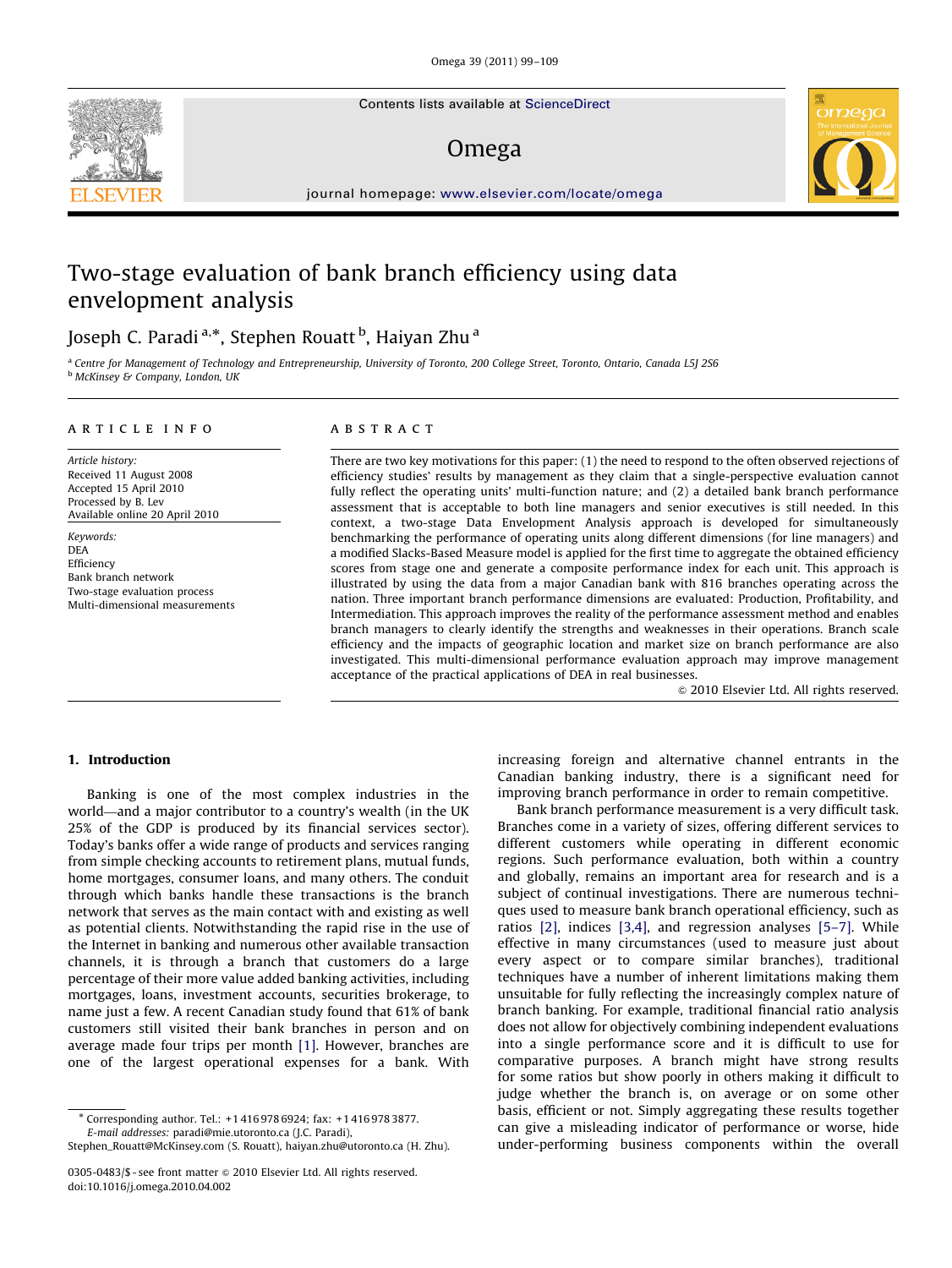numbers. Although, some more complex ratios can take the form of index numbers, determining the weights to be used (as they are often not known) and discovering under-performing activities due to aggregated numbers are just two of the difficulties using indices. Another way to measure efficiency is regression analysis (RA), a parametric method that requires a general production model to be specified. Moreover, RA is a central tendency method and is only suitable to model single input-multiple outputs or multiple inputs-single output systems.

In recent years, academic research on the performance of financial institutions has increasingly focused on the efficient production frontier based models which estimate how well a firm performs relative to the best firms if they are doing business under the same operating conditions. The main advantage of such a method over other approaches is that it removes the effects of differences in prices and other exogenous market factors and produces an objectively determined quantitative measure [\[8\].](#page--1-0) Berger and Humphrey [\[9\]](#page--1-0) concluded that the frontier approach could offer an objective numerical efficiency score and a ranking of firms together with the economic optimization mechanism in complex operational environments. Two competing frontier efficiency approaches are: the Stochastic Frontier Approach (SFA) and Data Envelopment Analysis (DEA). The primary differences between these are the assumptions imposed on the specifications of the efficient frontier, the existence of random error, and the distribution of the inefficiencies and random error [\[9\].](#page--1-0) SFA is a regression-based approach and basically, assumes a particular functional form (e.g. Cobb–Douglas) for the production or cost function [\[10\]](#page--1-0). A review of the SFA applications in the banking industry can be found in Kumbhakar and Lovell (2000) [\[11\]](#page--1-0). SFA can deal with the presence of noise in the data and allow statistical inference but with the risks of imposing improper functional forms or distribution assumptions [\[12–16\]](#page--1-0). Ruggiero in 2007 [\[17\]](#page--1-0) showed that the SFA model did not produce better results than DEA. Another drawback of SFA is that until recently it only allowed a single output, or multiple outputs with using a cost function if price data are available [\[18\].](#page--1-0)

As one of non-parametric frontier approaches, DEA is recognized as an excellent and robust efficiency analysis tool with a broad range of applications. DEA was introduced by Charnes et al., [\[19\]](#page--1-0) based on the work of Farrell [\[20\].](#page--1-0) This watershed paper [19] described a mathematical programming approach assuming constant returns to scale (named after the authors as CCR) for the construction of a practically efficient frontier, which was formed as the piecewise linear combination that connects the set of the best practice observations. A DEA efficient frontier is not determined by some specific functional form, but by the actual data from the evaluated production units referred to as Decision Making Units (DMUs)—a rather fortuitous choice of a name as DEA is about measuring performance that is based on human decisions. Therefore, the DEA efficiency score for a specific DMU is not defined by an absolute standard, but is measured with respect to the empirically constructed efficient frontier defined by the best performing DMUs.

The capability of dealing with multi-input/multi-output settings without requiring explicit specifications of the relationships between the inputs and outputs provides DEA an edge over other analytical tools. Since 1978, DEA has been applied to problems in many areas, both for profit and not-for-profit industries, and numerous theoretical additions have been made. The most notable one is the BCC model proposed by Banker et al., 1984 [\[21\]](#page--1-0), which permits variable returns to scale (VRS) and measures an operating unit's pure technical efficiency. Other theoretical and applied extensions include the additive model and Slacks-Based Measure model to consider both input- and output- orientations simultaneously; models with weight restrictions; models that incorporate exogenous factors which are treated as categorical or non-discretionary variables; window analyses and Malmquist indices to examine the efficiency changes over time and many others. Färe and Grosskopf [\[22\]](#page--1-0) and Tone and Tsutsui [\[23\]](#page--1-0) proposed the concept of the dynamic DEA model to incorporate carry-over activities between consecutive time periods into the model. For a comprehensive treatment of DEA refer to the textbook by Cooper et al. [\[24\]](#page--1-0).

Aside from any theoretical developments in the DEA literature, this research is designed to address the serious problem of management's rejection of suggested improvements from DEA studies because they find the process not only difficult to understand, but more importantly, psychologically unacceptable as they see the process as unfair and inequitable because, as they see it, it does not consider their ''unique'' environment. To make matters worse, many studies actually rank the branches from 1 to whatever the size of the branch network according to a singleaspect measure [\[25,26\].](#page--1-0) This paper is aimed to establish a new DEA approach to explore bank branch performance in different dimensions and identify the best-practice branches in all aspects simultaneously.

The remainder of this paper is organized as follows: Section 2 briefly reviews the literature on DEA used in bank efficiency analysis; Section 3 discusses the motivation for applying multidimensional DMU performance evaluation; Section 4 focuses on the methodology and data used for this study; Section 5 reports on the main results of the empirical tests; and the main conclusions are revealed in Section 6.

#### 2. DEA in bank branch efficiency analysis

DEA has been demonstrated to be effective for benchmarking in many service industries involving complex input–output relationships (Cooper et al. [\[24\]](#page--1-0); Zhu [\[27\]](#page--1-0)). In the last two decades, there have been numerous published applications of DEA to measure the efficiency of banks and branch systems, which have further motivated the development and improvement of DEA techniques (such as, [\[28–33\]\)](#page--1-0). However, due to the much easier availability of corporate data (typically from the regulator), the majority of the studies focusing on bank efficiency measurements are at the institutional level, rather than at the branch level. To the authors' knowledge, since 1997 there are 65 published papers on bank branches using DEA for efficiency measurements compared to 163 papers on bank efficiency analysis. The first published paper on a DEA application in a bank branch setting was by Sherman and Gold [\[34\]](#page--1-0) examining a small sample of fourteen branches of a US bank. Since then many other DEA studies have been completed around the world, for instance, Vassiloglou and Giokas [\[35\]](#page--1-0) on bank branches in Greece; Oral and Yolalan [\[36\]](#page--1-0) in Turkey; Giokas [\[37\]](#page--1-0) in Greece; Al-Faraj et al. [\[38\]](#page--1-0) in Saudi Arabia; Tulkens [\[39\]](#page--1-0) in Belgium; Drake and Howcroft [\[40,41\]](#page--1-0) in the UK; Lovell and Pastor [\[42\]](#page--1-0) in Spain; Golany and Storbeck [\[43\]](#page--1-0) in the US; Kantor and Maital [\[44\]](#page--1-0) in Israel; Porembski [\[45\]](#page--1-0) in Germany; Camanho and Dyson [\[46\]](#page--1-0) and Portela and Thanassoulis [\[47\]](#page--1-0) in Portugal; Das et al. [\[48\]](#page--1-0) in India, Avkiran [\[49\]](#page--1-0) in United Arab Emirates, and there are others.

There are some published papers about DEA applications on Canadian bank branches. Parkan [\[50\]](#page--1-0) evaluated a small sampling (35 branches) of a large Canadian bank in Calgary for operational efficiency using a CCR model. In particular, he included space quality and marketing activity ranking as inputs, and number of error corrections as outputs. In 1997, Schaffnit et al. [\[51\]](#page--1-0) examined 291 branches from a major Canadian bank operating in the province of Ontario. They developed a variable returns to scale production efficiency model using five types of personnel as